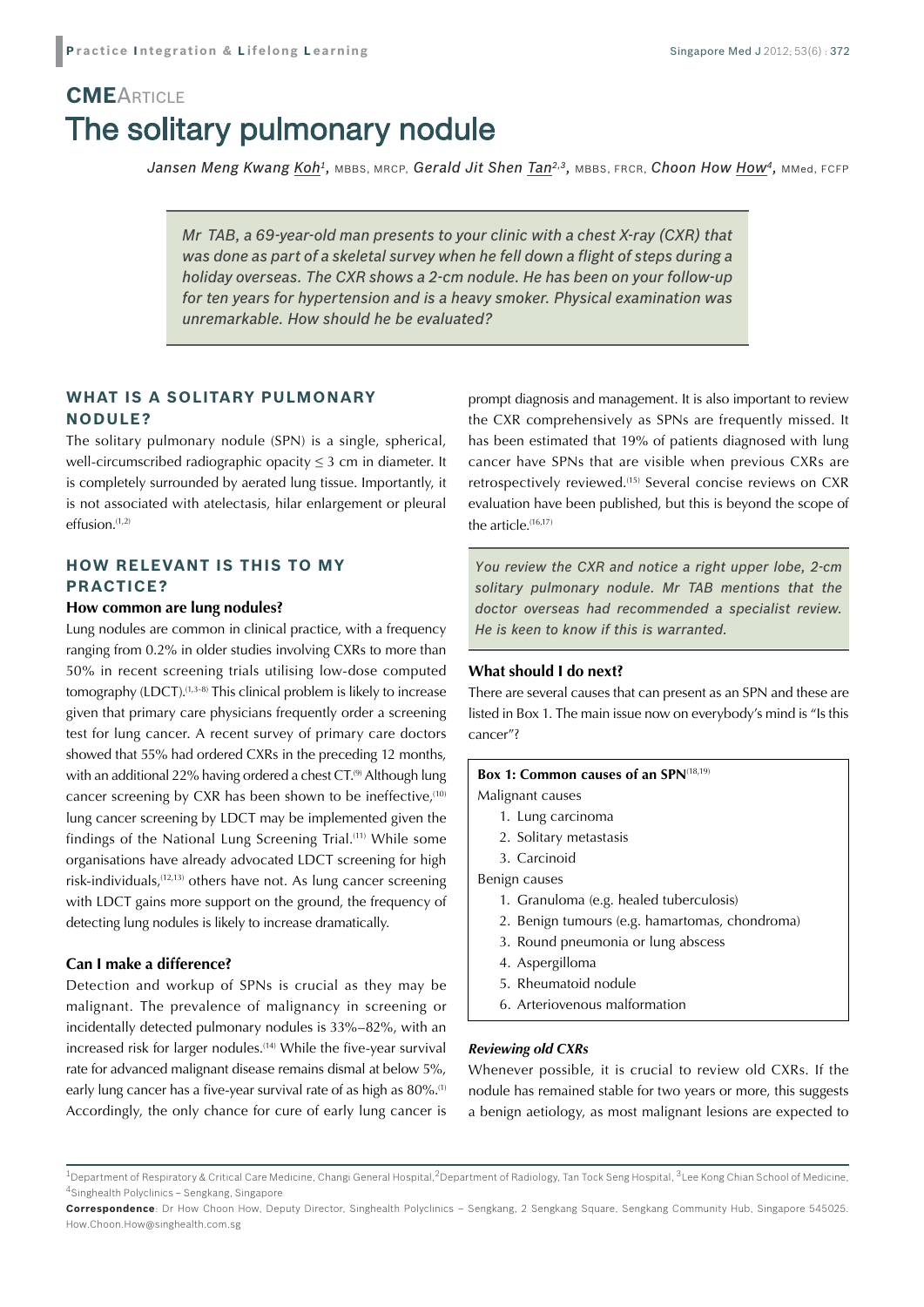double in volume every 20-300 days.<sup>(20-24)</sup> A two-year interval radiographic stability is currently an acceptable way of excluding malignancy.(1,2) However, there are exceptions, as certain slowgrowing tumours, such as bronchioloalveolar carcinoma (now termed as adenocarcinoma *in situ*), have exceptionally long doubling times of up to  $1,486$  days.<sup>(21,24)</sup>

#### *Determining the appropriate management strategy*

At this juncture, there are a few options available to you. You could: reassure the patient that there is no cause for concern and discharge him; advice him to return for a CXR and clinical review in 3–6 months' time; or refer him to a respiratory physician. In order to come to a decision, it is important to be aware of the various management options available to your patient. There are three possible management options and they include careful observation, further diagnostic testing and surgery.<sup>(25)</sup> Determining which option is appropriate for your patient in turn depends on consideration of the following three factors: cancer risk assessment; surgical risk assessment; and a patient's preferences on treatment.

If your patient has a high risk for lung cancer coupled with a low risk for surgical intervention, surgery (i.e. lobectomy) should be recommended, taking into consideration the patient's preference. Similarly, in a patient with a low risk for lung cancer but a high risk for surgery, careful observation and monitoring can be adopted, especially for patients who are not keen on further invasive investigation or management. Patients with an intermediate risk for lung cancer or who are unsure about undertaking the risk of surgery can undergo further diagnostic testing before a definitive management plan is made.

#### **Cancer risk assessment**

The first step in deciding which management option to take is to perform an estimation of the probability of cancer. This estimation is made using both clinical factors as well as the radiological characteristics of the SPN on CT. These risk factors are presented in Box 2. Although CT characterisation is important in predicting the risk of cancer, factors such as age, smoking history and size of the nodule may be sufficient to determine the risk of cancer. In this case, Mr TAB would be deemed as having a high risk for lung cancer given his age, heavy smoking history and the size of the nodule on CXR.

Internet-based and mobile device applications are now available to facilitate cancer risk assessment for patients with SPN. One such example can be found on this website: http:// www.chestx-ray.com/spn/spnprob.html. These risk prediction calculators are based on models using logistic regression that have been validated. Interestingly, it has been shown that there is no significant difference between the results from logistic models and the predictions of physicians, $(27)$  thus emphasising the point that physicians should always estimate the pre-test probability of cancer by evaluating the risk factors and using clinical judgement.

#### **Box 2: Risk factors for lung cancer in patients with SPNs**(25,26)

Clinical factors

- 1. Increasing age
- 2. Prior cancer history
- 3. Smoking history
- 4. Chronic obstructive lung disease
- 5. Haemoptysis

Radiological factors

- 1. Nodule size
- 2. Nodule characteristics (i.e. smooth vs. spiculated edges)
- 3. Contrast enhancement on CT

#### **Surgical risk assessment**

Assessing the potential risk and benefits of surgery is critical. A patient who has severe comorbidities such as severe chronic obstructive pulmonary disease poses a high surgical risk. Factors such as low exercise tolerance, poor performance status or lung function could exclude lobectomy as a viable management strategy.

#### **Patient's preference**

A patient's preference for a treatment option is often formed from prior experiences and personal beliefs and knowledge, which may be biased and skewed. It is important that we provide them with accurate information on the available management options so that our patients can make an informed decision. A patient who has made an informed refusal on further diagnostic tests not only obviates the risk of these diagnostics tests, but also saves money for the patient and time for everyone. In practice, many patients require some confirmation of lung cancer (e.g. t issue diagnosis) from these tests before reaching a decision threshold for surgery.

*Unfortunately, you do not have any previous CXR to compare. You make an assessment that Mr TAB is at high risk for lung cancer and probably a good surgical candidate. You promptly recommend that he be referred to a respiratory specialist and he agrees. Mr TAB returns to your clinic in four months for review of his hypertension. He informs you that further testing has led to the diagnosis of early lung cancer and that he had undergone a right lobectomy. He was glad that the CXR done for his fall had led to the discovery of his lung cancer at an early stage. He asks if a screening CXR could be done for his wife, who is also a heavy smoker but asymptomatic.*

#### **LUNG CANCER SCREENING**

Clinical practice guidelines issued in 2010 by the Ministry of Health (MOH) recommend against routine screening for lung cancer.(28,29) Since then, a number of large randomised trials have been published, of which two are notable. The first involved 150,000 patients followed over a period of 13 years, of which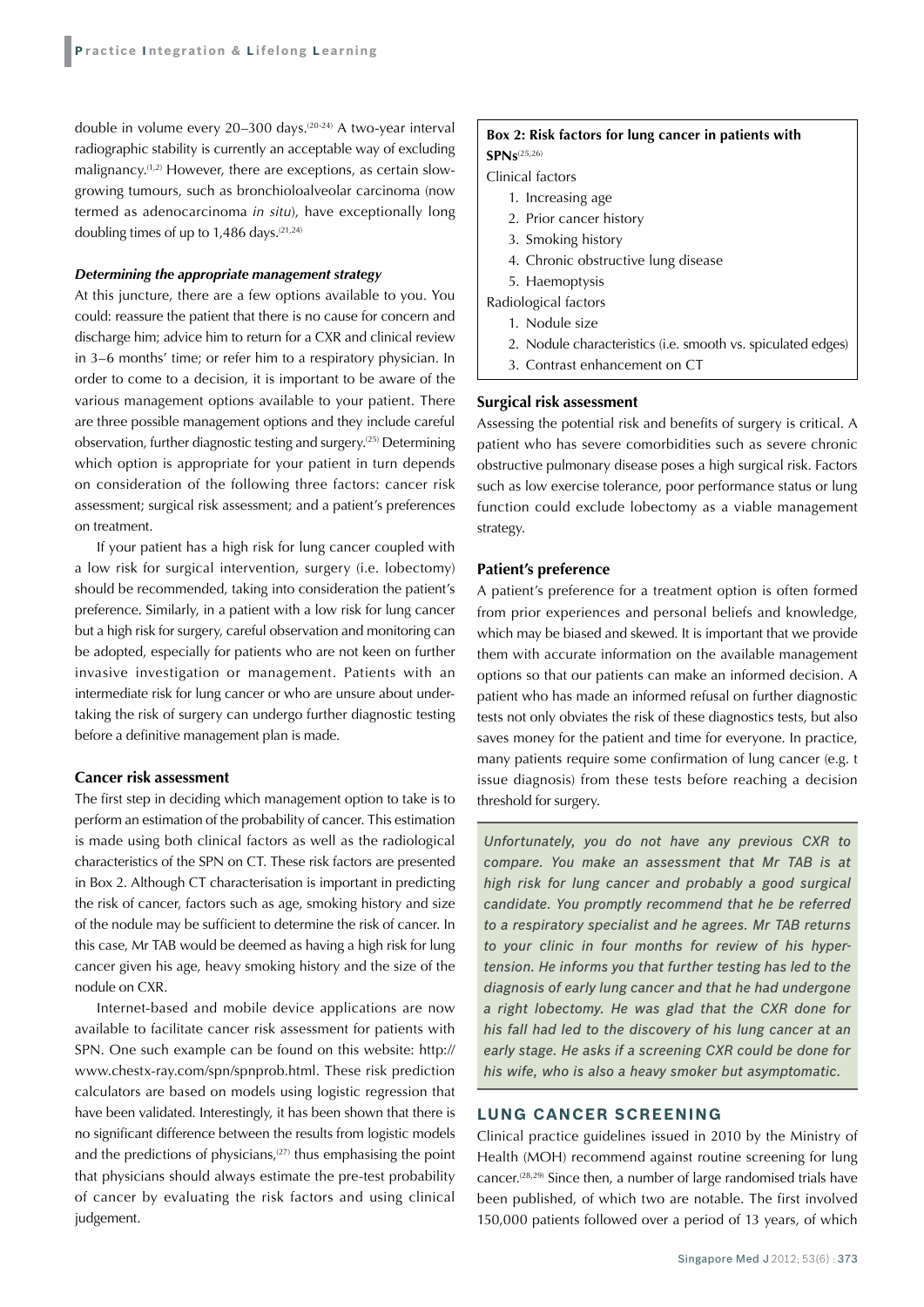

**Fig. 1** Suggested algorithm for patients requesting lung cancer screening. Based on NCCN Guidelines® January 2002. (12) In all cases, patients should be counselled to stop smoking.

half underwent annual CXR screening. The results confirmed earlier studies showing that CXR screening did not result in a significant reduction in lung cancer mortality.<sup>(10)</sup> The second study, the National Lung Screening Trial, randomised 53,000 high-risk patients to two groups. This trial showed that the group undergoing annual screening with LDCT had a significant reduction in lung cancer mortality as compared to the group undergoing annual CXR screening.<sup>(11)</sup>

As a result, the American Lung Association and National Comprehensive Cancer Network Guidelines® now recommend that high-risk patients consider annual screening for lung cancer with LDCT, while at the same time reaffirming that low- and moderate-risk patients should not have routine lung cancer screening (be it by LDCT, CXR, sputum cytology or other methods).(12,13) However, other bodies such as the American Cancer Society do not endorse screening due to concerns over the implementation details, cost-effectiveness and consequences of increased false positives with LDCT screening.

Until these issues are resolved, it is our opinion that LDCT

screening be performed opportunistically in a selected group of high-risk individuals, following an informed discussion between the respiratory specialist and the patient. A possible approach is shown in Fig. 1. Note that this screening algorithm applies to asymptomatic individuals – patients presenting with signs or symptoms suspicious for lung cancer should be evaluated appropriately. In all cases, smokers should be counselled to quit smoking, as smoking cessation, more than any form of screening, is the single most important factor that can bring about a decrease in the incidence of lung cancer.

#### **Take Home Messages**

- 1. SPNs are common clinical problems and are likely to be increasingly encountered.
- 2. An SPN raises the issue of possible cancer and should receive prompt evaluation.
- 3. Reviewing old CXRs are important in a patient with an SPN.
- 4. The probability of malignancy should always be assessed based on clinical and radiographic factors.
- 5. CXR should not be used for lung cancer screening.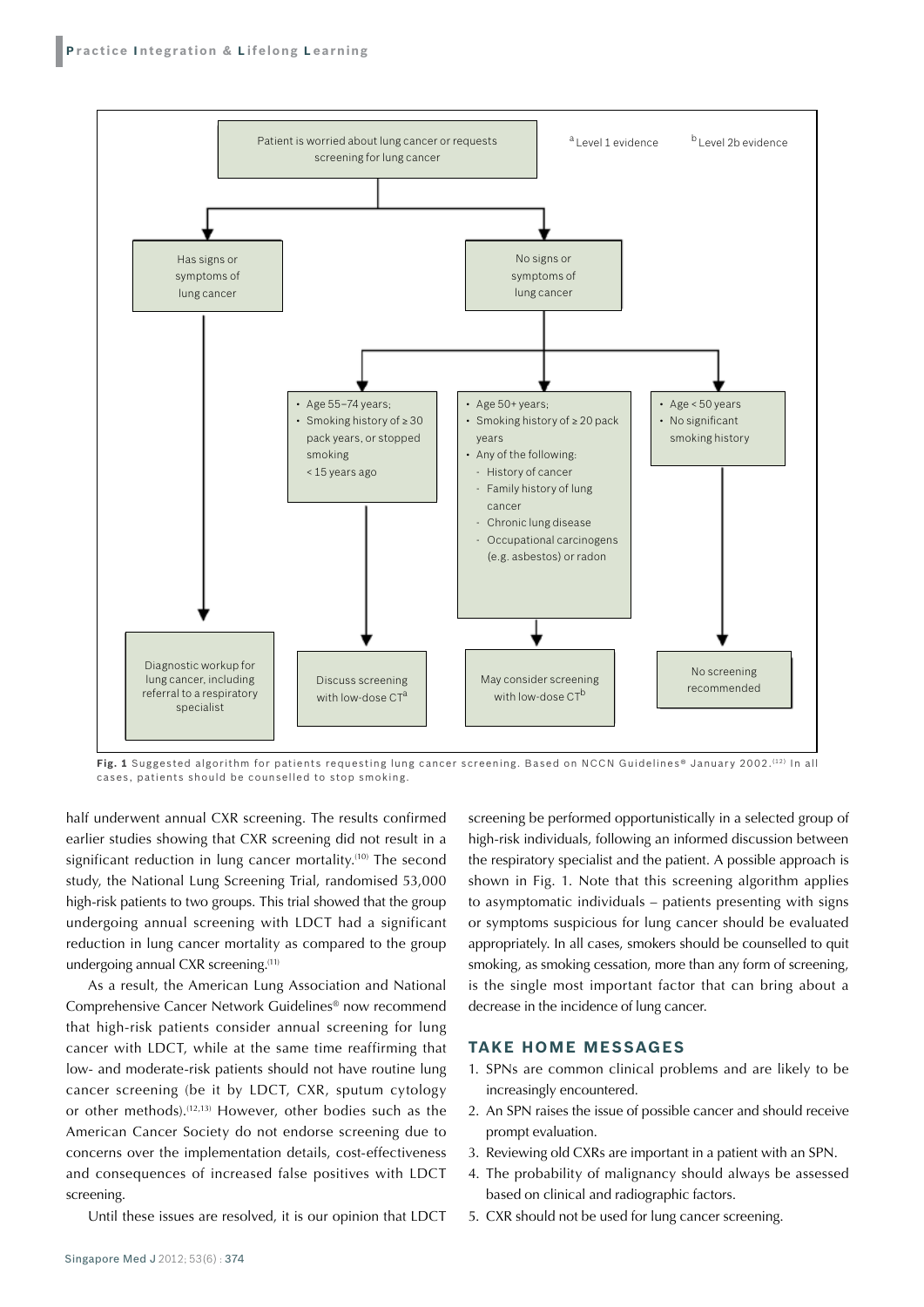**ABSTRACT** The solitary pulmonary nodule on chest X-ray (CXR) is a common problem in pulmonary medicine. Its presence raises the question of lung cancer. As five-year survival after resection of a solitary bronchogenic carcinoma can be as high as 80%, prompt evaluation is crucial. This should begin with a cancer risk assessment based on clinical and radiographic factors. The risk and benefits of surgery should next be assessed, and together with the patient's preferences, a management plan can be decided upon. Surgery is recommended for patients at high risk of malignancy with a low surgical risk, while careful observation is adopted for patients at low risk of malignancy coupled with a high surgical risk. Further diagnostic tests may be warranted to aid in this decision process. Although CXR is not useful for lung cancer screening, low-dose computed tomography imaging is increasingly recommended for individuals at high risk for lung cancer.

*Keywords: lung cancer, lung cancer screening, lung nodule, solitary pulmonary nodule* 

*Singapore Med J 2012; 53(6): 372–376*

#### **REFERENCES**

- 1. Ost D, Fein AM, Feinsilver SH. Clinical practice: the solitary pulmonary nodule. N Engl J Med 2003; 348:2535-42.
- 2. Gould MK, Fletcher J, Iannettoni MD, et al. Evaluation of patients with pulmonary nodules: when is it lung cancer? ACCP evidence-based clinical practice guidelines (2nd edition). Chest 2007; 132:108S-130S.
- 3. Swensen SJ, Morin RL, Schueler BA, et al. Solitary pulmonary nodule: CT evaluation of enhancement with iodinated contrast material – a preliminary report. Radiology 1992; 182:343-7.
- 4. Swensen SJ, Jett JR, Payne WS, et al. An integrated approach to evaluation of the solitary pulmonary nodule. Mayo Clin Proc 1990; 65:173-86.
- 5. Diederich S, Wormanns D, Semik M, et al. Screening for early lung cancer with low-dose spiral CT: prevalence in 817 asymptomatic smokers. Radiology 2002; 222:773-81.
- 6. McWilliams A, Mayo J, MacDonald S, et al. Lung cancer screening: a different paradigm. Am J Respir Crit Care Med 2003; 168:1167-73.
- 7. Swensen SJ, Jett JR, Hartman TE, et al. CT screening for lung cancer: fiveyear prospective experience. Radiology 2005; 235:259-65.
- 8. van Klaveren RJ, Oudkerk M, Prokop M, et al. Management of lung nodules detected by volume CT scanning. N Engl J Med 2009; 361:2221-9.
- 9. Klabunde CN, Marcus PM, Han PK, et al. Silvestri. Lung cancer screening practices of primary care physicians: results from a national survey. Ann Fam Med 2012; 10:102-10.
- 10. Oken MM, Hocking WG, Kvale PA, et al. Screening by chest radiograph and lung cancer mortality: the Prostate, Lung, Colorectal, and Ovarian (PLCO) randomized trial. JAMA 201; 306:1865-73.
- 11. National Lung Screening Trial Research Team, Aberle DR, Adams AM, et al. Reduced lung-cancer mortality with low-dose computed tomographic screening. N Engl J Med 2011; 365:395-409.
- 12. National Comprehensive Cancer Network. NCCN Clinical Practice Guidelines in Oncology: Small Cell Lung Cancer. V.1.2012 [online]. Available at: www.nccn.org/professionals/physician\_gls/pdf/lung\_screening.pdf. Accessed May 15, 2012.
- 13. American Lung Association. Guidance on CT Lung Cancer Screening [online]. Available at: www.lung.org/about-us/our-impact/top-stories/ guidance-on-ct-lung-cancer.html. Accessed May 15, 2012.
- 14. Wahidi MM, Govert JA, Goudar RK, et al. Evidence for the treatment of patients with pulmonary nodules: when is it lung cancer? An ACCP evidence-based clinical practice guideline (2nd edition). Chest 2007; 132:94S-107S.
- 15. Quekel LG, Kessels AG, Goei R, van Engelshoven JM. Miss rate of lung cancer on the chest radiograph in clinical practice. Chest 1999; 115:720-4.
- 16. Runcie IJ. Interpreting the chest radiograph. Anaesth Intensive Care Med 2005; 6:389-93.
- 17. Suhail Raoof, David Feigin, Arthur Sung, et al. Interpretation of plain chest roentgenogram. Chest 2012; 141:545-58.
- 18. Smith MA, Battafarano RJ, Meyers BF, et al. Prevalence of benign disease in patients undergoing resection for suspected lung cancer. Ann Thorac Surg 2006; 81:1824-9.
- 19. Toomes H, Delphendahl A, Manke HG, Vogt-Moykopf I. The coin lesion of the lung. A review of 955 resected coin lesions. Cancer 1983; 51:534-7.
- 20. Nathan MH, Collins VP, Adams RA. Differentiation of benign and malignant pulmonary nodules by growth rate. Radiology 1962; 79:221-32.
- 21. Yankelevitz DF, Henschke CI. Does 2-year stability imply that pulmonary nodules are benign? AJR Am J Roentgenol 1997; 168:325-8.
- 22. Takashima S, Sone S, Li F, et al. Small solitary pulmonary nodules (< or = 1 cm) detected at population-based CT screening for lung cancer: reliable high-resolution CT features of benign lesions. AJR Am J Roentgenol 2003; 180:955-64.
- 23. Hasegawa M, Sone S, Takashima S, et al. Growth rate of small lung cancers detected on mass CT screening. Br J Radiol 2000; 73:1252-9.
- 24. Aoki T, Nakata H, Watanabe H, et al. Evolution of peripheral lung adenocarcinomas: CT findings correlated with histology and tumor doubling time. Am J Roentgenol 2000; 174:763-8.
- 25. Ost DE, Gould MK. Decision making in patients with pulmonary nodules. Am J Respir Crit Care Med 2012; 185:363-72.
- 26. Gurney JW. Determining the likelihood of malignancy in solitary pulmonary nodules with Bayesian analysis. Part I. Theory. Radiology 1993; 186:405-13.
- 27. Swensen SJ, Silverstein MD, Edell ES, et al. Solitary pulmonary nodules: clinical prediction model versus physicians. Mayo Clin Proc 1999; 74:319-29.
- 28. Ministry of Health, Singapore. Clinical practice guidelines: cancer screeening. Singapore: Ministry of Health, 2010: 34-6.
- 29. Lee HP, Chew CT, Consigliere DT, et al. Ministry of health clinical practice guidelines: cancer screening. Singapore Med J 2010; 51:170-3.